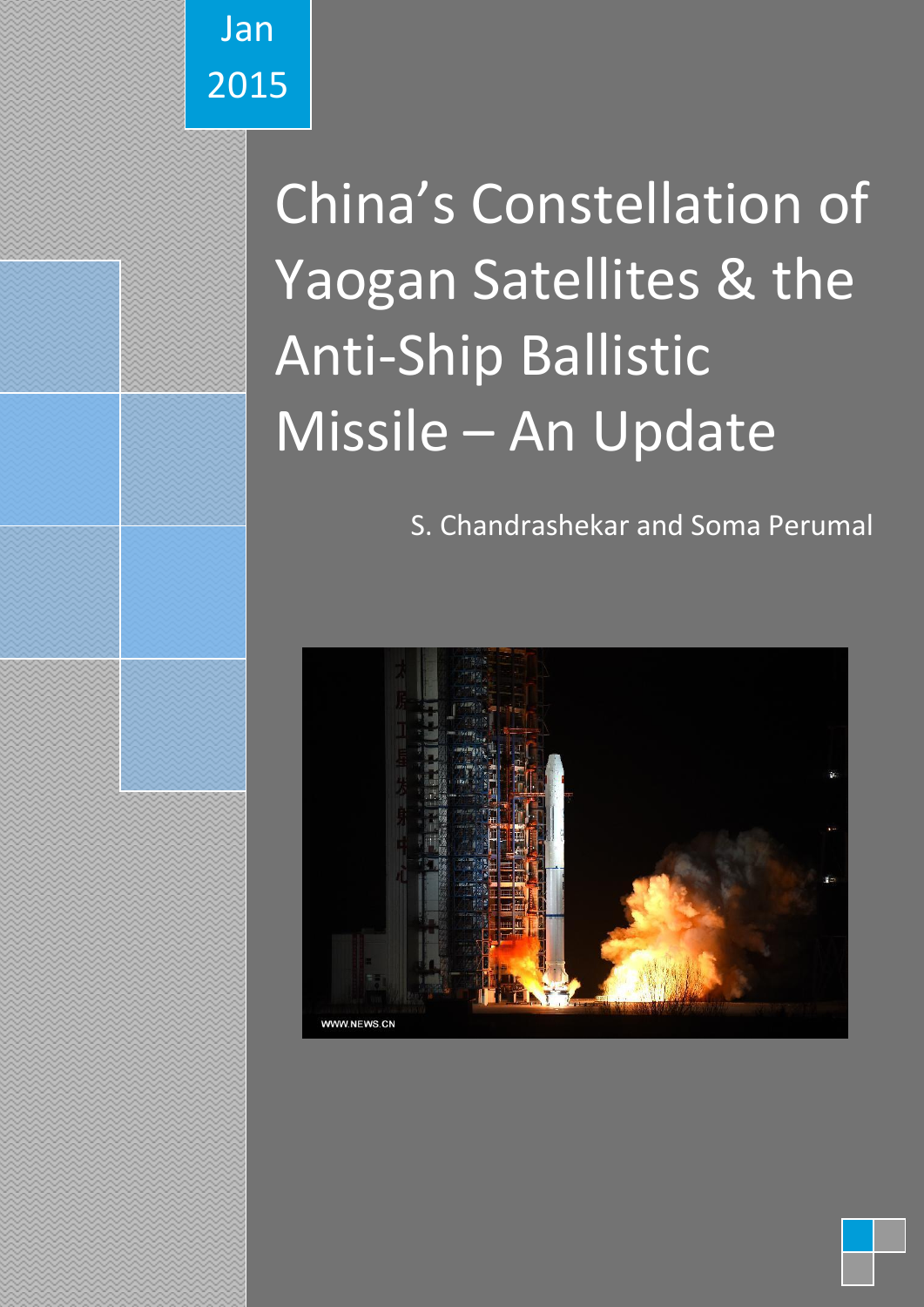# **Executive Summary**

With the recent launches of the Yaogan 20, 21, 22, 23, 24 and 25 satellites China has augmented its advanced space capabilities to routinely identify, locate and track an Aircraft Carrier Group (ACG) on the high seas. This space capability is an important component of an Anti-Ship Ballistic Missile (ASBM) System that China has set up.

The current operational satellite constellation consists of ELINT satellites, satellites carrying Synthetic Aperture Radar (SAR) sensors as well as satellites carrying optical imaging sensors.

Based on the orbit characteristics, their local time of equatorial crossing and other related parameters, these satellites can be grouped into different categories that perform the various functions for identifying, locating and tracking the ACG.

Yaogan 9 (Yaogan 9A, 9B, 9C), Yaogan 16 (16A, 16B, 16C), Yaogan 17 (17A, 17B, 17C), Yaogan 20 (20A, 20B, 20C) and Yaogan25 (25A, 25B, 25C) are the five triplet cluster equipped with ELINT sensors that provide broad area surveillance over the Oceans. With a coverage radius of about 3500 Km, they provide the first coarse fix for identifying and locating an ACG in the Pacific Ocean. Yaogan 20 and Yaogan 25 may be replacements for the Yaogan 9 and the Yaogan 16 that may be nearing the end of their lives.

Yaogan 23, Yaogan 10, Yaogan 18, Yaogan 14 and Yaogan 21 are the current operational satellites carrying a SAR sensor. With Local times of crossing of 02 00, 06 00, 10 00, 14 00 hours and 1730 hours, they provide all weather as well as day and night imaging capabilities over the regions of interest.

Yaogan 11, Yaogan 4, Yaogan 24 and Yaogan 7 constitute the high resolution optical satellites in the current constellation. The sensors they carry may have resolutions of between 1 to 3 m. Their local times of crossing of 09 00, 11 00, 13 30, and 15 00 hours respectively ensure favourable illumination conditions for their imaging missions.

Yaogan 8, Yaogan 19, Yaogan 22 and Yaogan 15 satellites with local times of crossing of 09 30, 10 30, 13 30 and 14 30 hours respectively are optical imaging satellites with medium resolution (3 to 10 m) capabilities. They act as a broad area coverage complement for the SAR as well as the high resolution optical imaging satellites.

The Yaogan 12 which replaced the Yaogan 5 has the orbital characteristics of a SAR mission but its local time of crossing is 10 30 AM. This is very close to the 10 00 hours crossing time of the Yaogan 18 SAR satellite. This could therefore be either a SAR mission or a high resolution optical imaging mission.

Using typical sensor geometries and the two line orbital elements available from public sources the ability of the current constellation to identify, locate and track the ACG was simulated.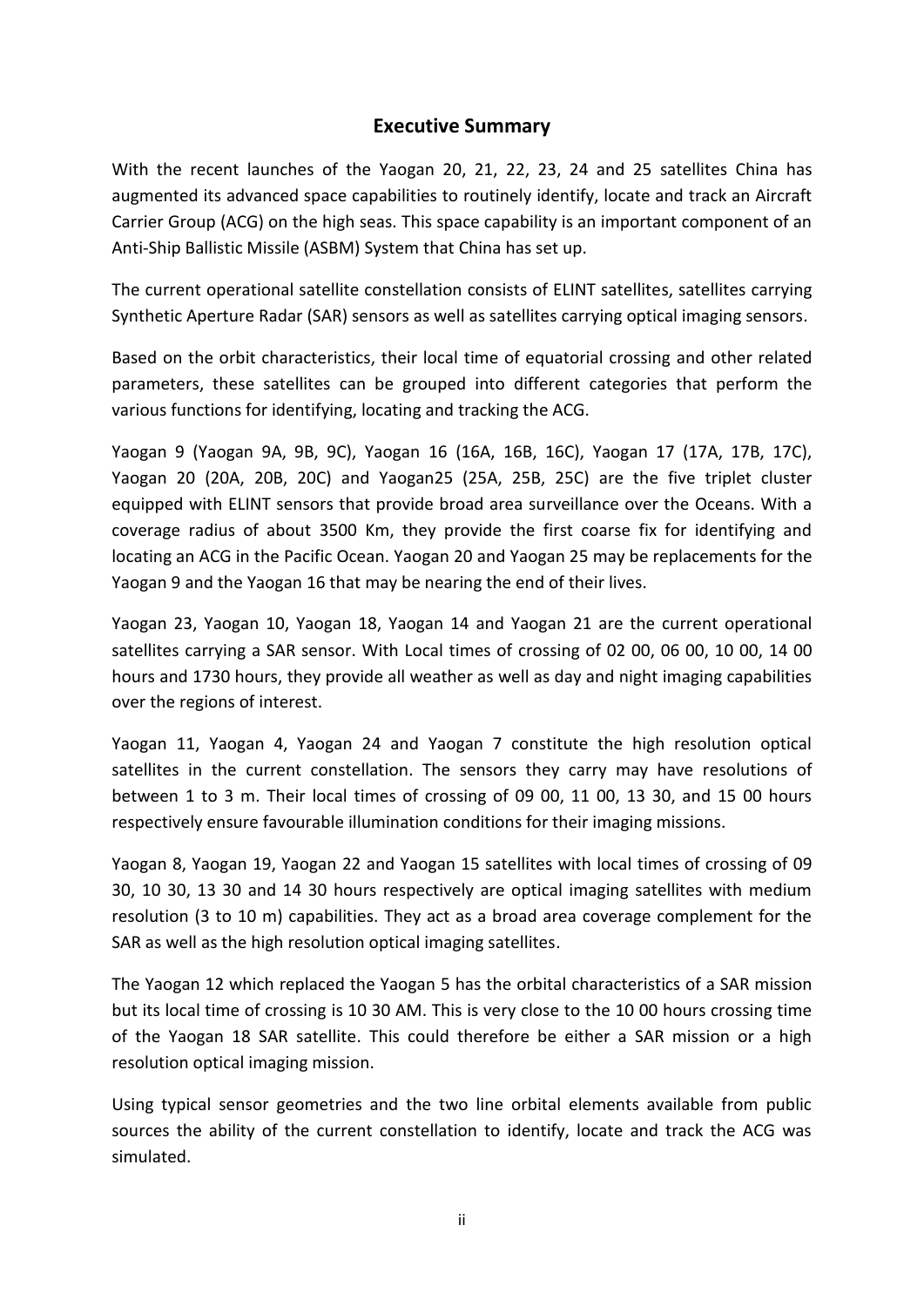Assuming that any three of the ELINT clusters are operational at any given point in time the ELINT satellites typically make 18 contacts in a day with the moving target. The maximum period for which the target remains outside the reach of the ELINT satellites is about 90 minutes in a day.

The SAR and the optical imaging satellites together typically provide 24 satellite passes over the target.

About 16 targeting opportunities, during which the uncertainty in the target's location is less than 10 km, are available in a day.

The analysis and the simulation results suggest that China has in place an operational ASBM system that can identify, locate, track and destroy an Aircraft Carrier in the Pacific Ocean.

This seems to be an important component of a larger Chinese Access and Area Denial Strategy focused around a conflict over Taiwan.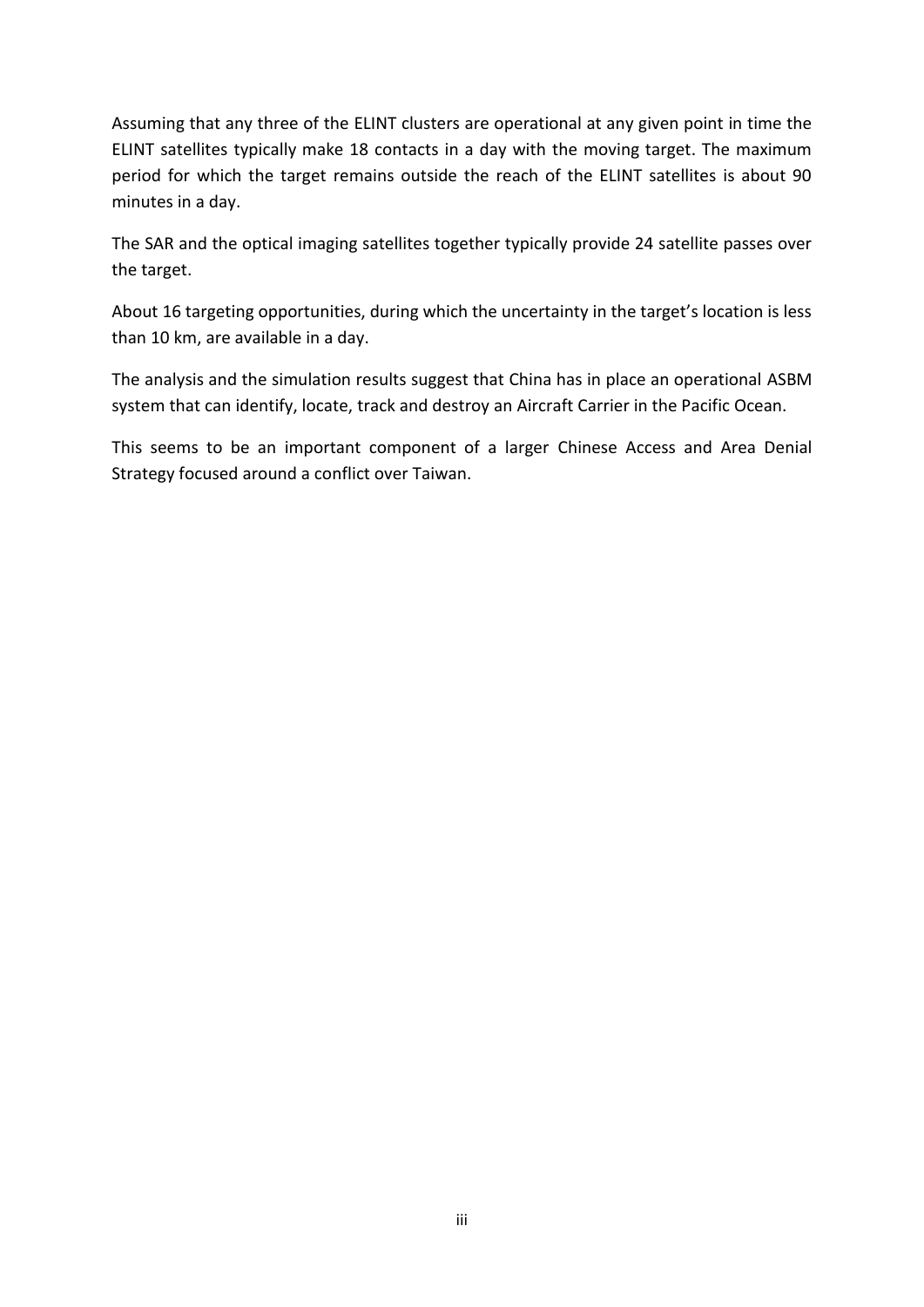# **China's Constellation of Yaogan Satellites & the Anti-Ship Ballistic Missile**

# **S. Chandrashekar and Soma Perumal** 1

#### **1. Background**

A major requirement for the operation of China's Anti-Ship Ballistic (ASBM) is the identification, location and tracking of an Aircraft Carrier Group (ACG) in the western Pacific Ocean well before it reaches within striking distance of the Chinese mainland.<sup>2</sup>

The ASBM is a complex system with several high technology components.<sup>3</sup> Apart from the maneuverable missile with autonomous terminal guidance capability<sup>4</sup> an Over the Horizon (OTH) is an important component of the system.<sup>5</sup> However, to be able to locate the ACG well before it comes within the range of the OTH radar, an advanced space reconnaissance and broad area surveillance capability is needed.

China has in place a constellation of dedicated Yaogan Satellites that performs the identification, location and tracking function for the ASBM mission.<sup>6</sup> Together with the OTH radar they provide the vital C4ISR inputs necessary for a successful missile strike on a moving Aircraft Carrier Group.

**In the second half of 2014 the Chinese launched an additional six Yaogan satellites the Yaogan 20, the Yaogan 21, the Yaogan 22, the Yaogan 23, the Yaogan 24 and the Yaogan 25 triplet. This brief provides an update on China's current constellation of Yaogan satellites for the ASBM mission.**

#### **2. The Current Constellation of Yaogan Satellites**

China has so far launched 25 Yaogan satellites. Table  $1^7$  lists all the 25 satellites along with other relevant parameters.<sup>8</sup>

To keep the entire area of interest (in this case the western Pacific Ocean) under surveillance the constellation will need three kinds of satellites:

 $\overline{a}$ 

 $^1$  S. Chandrashkar is JRD Tata Visiting Professor at ISSSP, NIAS. Soma Perumal is Adjunct Faculty at ISSSP, NIAS. The cover image is from <http://english.cntv.cn/2014/11/15/VIDE1416018241596981.shtml>

 $2$  For a detailed description of the ASBM system please see S. Chandrashekar et al "China's Anti-Ship Ballistic Missile – Game Changer in the Pacific Ocean", National Institute of Advance Studies (NIAS) Report R5-11, November 2001 available at [http://isssp.in/wp-content/uploads/2013/01/2011-november-r-5-chinas-anti](http://isssp.in/wp-content/uploads/2013/01/2011-november-r-5-chinas-anti-ship-ballistic-missile-report2.pdf)[ship-ballistic-missile-report2.pdf](http://isssp.in/wp-content/uploads/2013/01/2011-november-r-5-chinas-anti-ship-ballistic-missile-report2.pdf)

 $3$  Figure 8, Reference 1, p 17.

 $<sup>4</sup>$  See Reference 1 pp 16-29 and Annexure 2 pp 38–44 for details of the maneuver requirements and its</sup> implications for the warhead.

 $<sup>5</sup>$  For a description of the OTH radar please see Reference 1 pp 7-9 and Annexure 1 pp 34-37.</sup>

 $^6$  For an earlier description of the space constellation that covered it to the launch of Yaogan 11 see Reference 1 pp 9-14.

 $^7$  The Table provides the launch time in both Universal Time (UT) as well as China Standard Time (CST)

<sup>&</sup>lt;sup>8</sup> For more details see, <http://www.zarya.info/Diaries/China/Yaogan/Yaoganprog.php>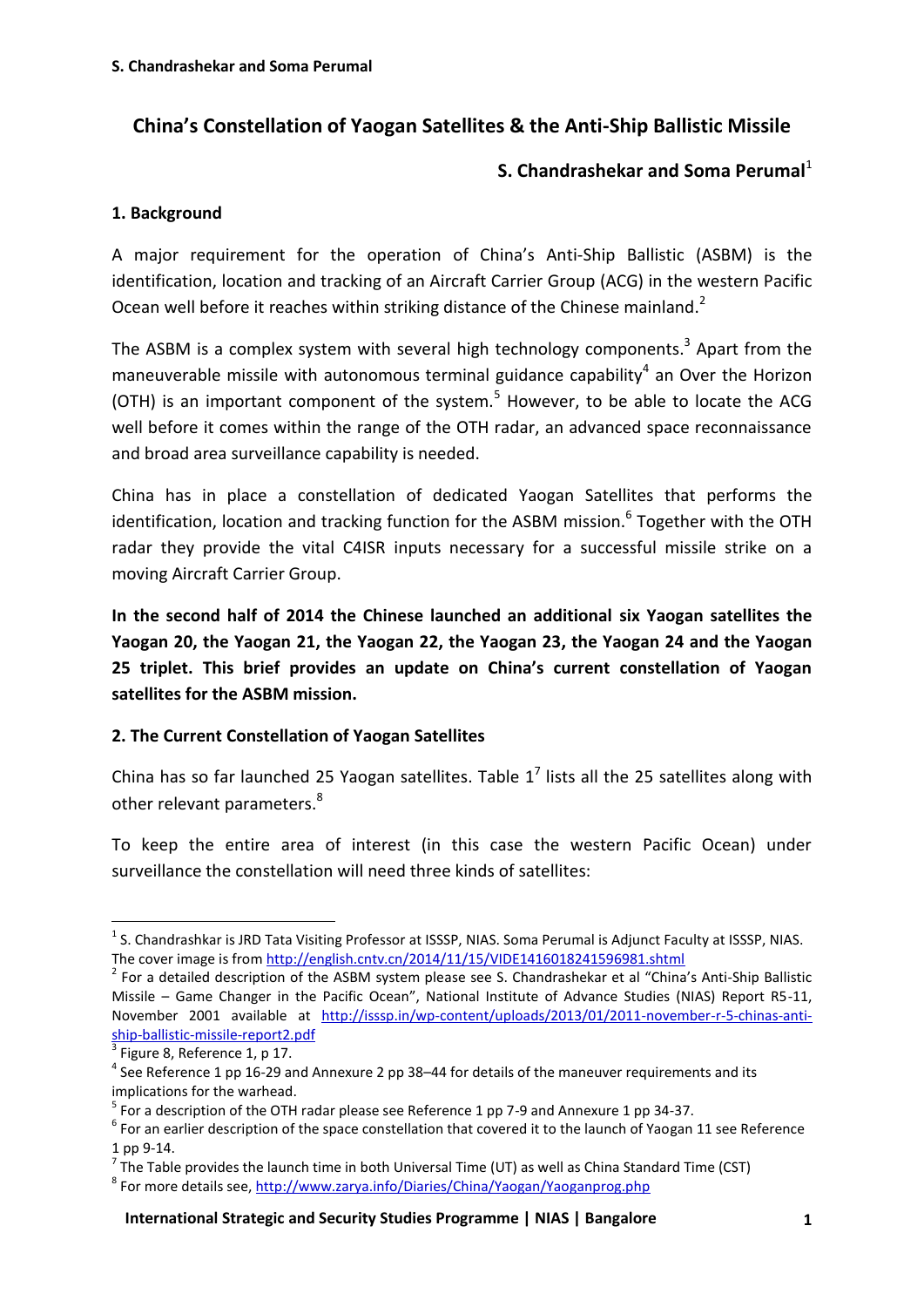- Electronic Intelligence (ELINT) satellites that pick up the electronic emissions from the Aircraft Carrier Group and locate it in the Ocean with a relatively coarser spatial resolution;
- Synthetic Aperture Radar carrying satellites that are cued by the ELINT satellites or by other satellites in the constellation that have located the object of interest;
- Electro-optical satellites that are cued by the ELINT satellites or by other satellites in the constellation that had located the aircraft carrier earlier.

The ELINT satellites have certain unique orbital characteristics. In one configuration they consist of three satellites that fly in a triangular formation in a 63.4 degree inclined orbit.

| Satellite     |                |          | Launch site Launch Time Launch Time Apogee Km Perigee Km Inclination ° |      |      |        | Period (Min) Launch date |                      | Image Time Launcher |                  |
|---------------|----------------|----------|------------------------------------------------------------------------|------|------|--------|--------------------------|----------------------|---------------------|------------------|
| Yaogan 1      | <b>Taiyuan</b> | 22.48 UT | 06.48 CST                                                              | 626  | 624  | 97.8   | 96.99                    | April 26 2006        | 06 00               | CZ 4C            |
| Yaogan 2      | Jiuquan        | 07.12 UT | 15.12 CST                                                              | 655  | 630  | 97.85  | 97.59                    | May 25 2007          | 13 30               | CZ 2D            |
| Yaogan 3      | <b>Taiyuan</b> | 22.48 UT | 6.48 CST                                                               | 624  | 613  | 97.8   | 97.07                    | November 11 2007     | 06 00               | CZ <sub>4C</sub> |
| Yaogan 4      | Jiuquan        | 04.42 UT | 12.42 CST                                                              | 652  | 634  | 97.92  | 97.58                    | December 1 2008      | 1100                | CZ 2D            |
| Yaogan 5      | Taiyuan        | 03.22 UT | 11.22 CST                                                              | 492  | 481  | 97.4   | 94.34                    | December 15 2008     | 10 30               | $CZ$ 4B          |
| Yaogan 6      | <b>Taiyuan</b> | 02.55 UT | 10.55 CST                                                              | 521  | 486  | 97.63  | 94.7                     | April 22 2009        | 1001                | CZ <sub>2C</sub> |
| Yaogan 7      | Jiuquan        | 08.42 UT | 16.42 CST                                                              | 659  | 623  | 97.84  | 97.54                    | December 9 2009      | 15 00               | CZ <sub>2D</sub> |
| Yaogan 8      | <b>Taiyuan</b> | 02.31 UT | 10.31 CST                                                              | 1204 | 1193 | 100.5  | 109.39                   | December 15 2009     | 09 29               | CZ <sub>4C</sub> |
| Yaogan 9 ABC  | Jiuquan        | 04.55 UT | 12.55 CST                                                              | 1099 | 1083 | 63.41  | 107.06                   | March 5 2010         | NА                  | CZ <sub>4C</sub> |
| Yaogan 10     | Taiyuan        | 22.48 UT | 06.48 CST                                                              | 632  | 624  | 97.82  | 96.99                    | <b>August 9 2010</b> | 06 00               | CZ 4C            |
| Yaogan 11     | Jiuquan        | 02.42 UT | 10.42 CST                                                              | 657  | 624  | 98     | 97.53                    | September 22 2010    | 09 00               | CZ <sub>2D</sub> |
| Yaogan 12     | <b>Taiyuan</b> | 03.21 UT | 11.21 CST                                                              | 491  | 484  | 97.41  | 94.36                    | November 9 2011      | 1029                | $CZ$ 4B          |
| Yaogan 13     | Taiyuan        | 18.50 UT | 02.50 CST                                                              | 511  | 505  | 97.11  | 94.78                    | November 29 2011     | 0156                | CZ <sub>2C</sub> |
| Yaogan 14     | <b>Taivuan</b> | 07.06 UT | 15.06 CST                                                              | 474  | 470  | 97.24  | 94.04                    | May 10 2012          | 14 14               | $CZ$ 4B          |
| Yaogan 15     | Taiyuan        | 07 31 UT | 15 31 CST                                                              | 1206 | 1202 | 100.13 | 109.51                   | May 29 2012          | 14 30               | CZ 4C            |
| Yaogan 16 ABC | Jiuquan        | 04 06 UT | 12 06 CST                                                              | 1105 | 1085 | 63.39  | 107.15                   | November 25 2012     | <b>NA</b>           | CZ <sub>4C</sub> |
| Yaogan 17 ABC | Jiuquan        | 19 16 UT | 03 16 CST                                                              | 1111 | 1076 | 63.41  | 107.12                   | September 1 2013     | ΝA                  | CZ <sub>4C</sub> |
| Yaogan 18     | <b>Taiyuan</b> | 02 50 UT | 1050 CST                                                               | 511  | 492  | 97.55  | 94.65                    | October 29 2013      | 0956                | CZ <sub>2C</sub> |
| Yaogan 19     | Taiyuan        | 03 31 UT | 11 31 CST                                                              | 1207 | 1201 | 100.48 | 109.51                   | November 20 2013     | 10 29               | CZ 4C            |
| Yaogan 20 ABC | Jiuquan        | 05 45 UT | 13 45 CST                                                              | 1104 | 1086 | 63.4   | 107.16                   | <b>August 9 2014</b> | <b>NA</b>           | CZ <sub>4C</sub> |
| Yaogan 21     | Taiyuan        | 10 22 UT | 18 22 CST                                                              | 494  | 480  | 97.42  | 94.35                    | September 8 2014     | 1730                | $CZ$ 4B          |
| Yaogan 22     | <b>Taiyuan</b> | 06 31 UT | 14 31 CST                                                              | 1209 | 1196 | 100.32 | 109.48                   | October 20 2014      | 13 30               | CZ <sub>4C</sub> |
| Yaogan 23     | <b>Taiyuan</b> | 1853 UT  | 02 53 CST                                                              | 513  | 492  | 97.33  | 94.67                    | November 14 2014     | 02 00               | CZ <sub>2C</sub> |
| Yaogan 24     | Jiuquan        | 07 12 UT | 15.12 CST                                                              | 653  | 630  | 97.91  | 97.55                    | November 20 2014     | 1330                | $CZ$ 2D          |
| Yaogan 25 ABC | Jiuquan        | 1933 UT  | 03 33 CST                                                              | 1097 | 1089 | 63.41  | 107.12                   | December 10 2014     | <b>NA</b>           | CZ <sub>4C</sub> |

#### **Table 1 Parameters of the Yaogan Satellite Series**

The other satellites in the constellation are remote sensing satellites that use a sun synchronous orbit which ensures that they pass over the regions of interest at the same local time of day providing identical illumination conditions.

The orbital planes of these remote sensing satellites also have to be spread out in time in such a way that within a reasonable time after an ELINT location of the carrier one or the other of the satellites in the constellation are able to fix and pinpoint the geographic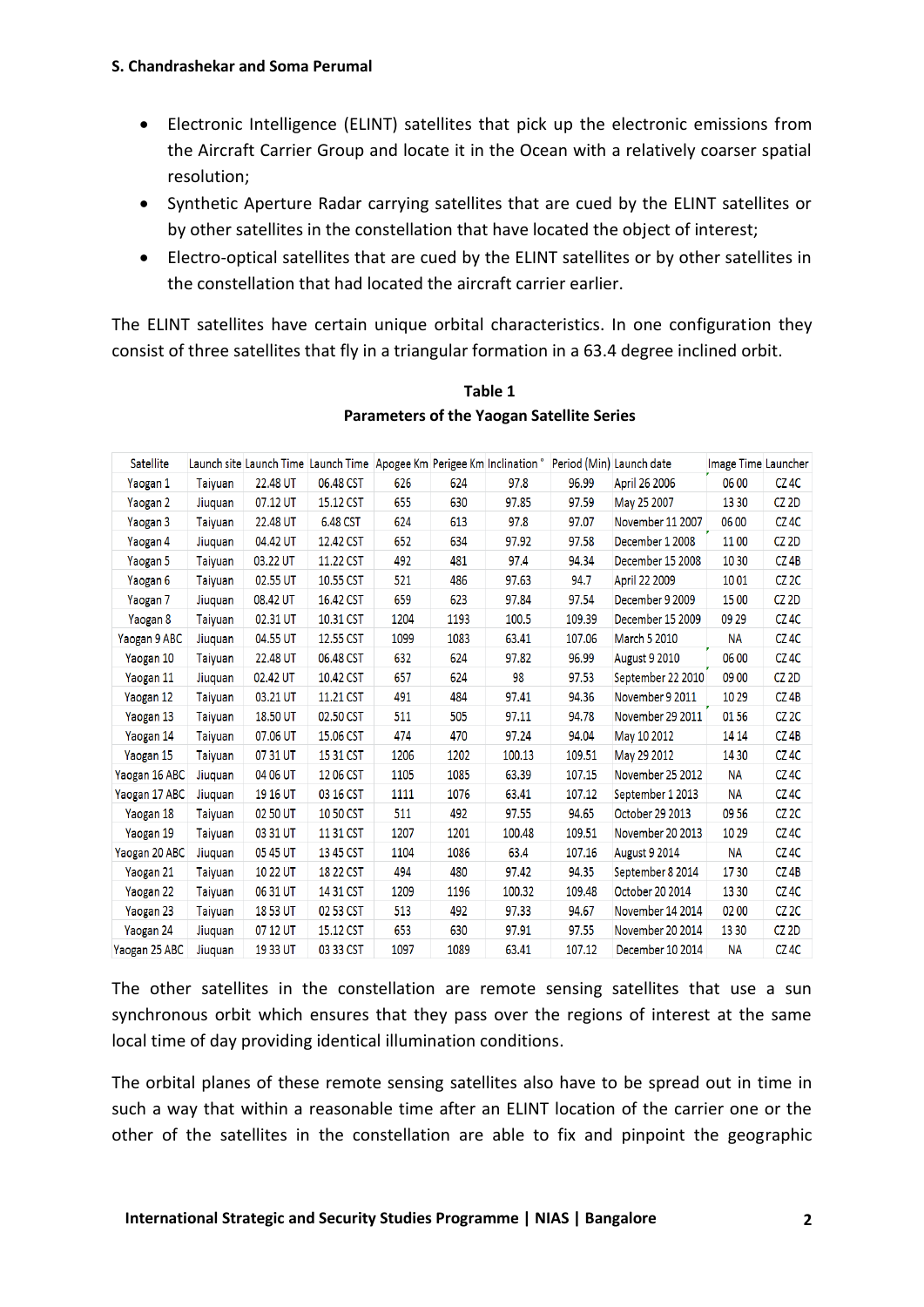location of the carrier. Their local time of crossing the equator is an important parameter that provides information on the sensor as well as the coverage of the satellite.

SAR sensors have the advantage that they can see through clouds and can also image objects during night passes. Optical Imaging satellites on the other hand operate only during daylight conditions and would not be able to function under cloudy conditions.

The ELINT satellites provide the coarse location of the carrier that is used to cue the following imaging and SAR satellites to precisely locate and track the target in geographic space.

Identifying the different kinds of satellites that make up the constellation and the coverage pattern they provide gives us insights into the operational timeline of the space component of China's ASBM system. The current constellation will also include replacement satellites for some of the earlier satellites that might have stopped working or completed their life in orbit.

# **3. Chinese Launch Vehicle Performance Capabilities**

The weights of the sensors to be carried on the satellite as well as the lifetime of the satellite are the major determinants of the mass of the satellite. SAR sensors are in general heavier than optical sensors and may also require more power for their operations. Sensors may also have to be tilted either by moving the sensor or by tilting the satellite itself. These will also have an impact on the mass of the satellite as well as the life of the satellite.<sup>9</sup>

Keeping in mind these considerations knowing the launcher that puts the satellite into orbit provides additional information that helps categorize the sensors on the various Yaogan satellites. The capabilities of the CZ 2C, CZ 2D, CZ 4B and CZ 4C launchers that have been used for placing the various Yaogan satellites in sun synchronous orbits are 2100 Kg, 1150 Kg, 2230 Kg and 2950 Kg respectively.<sup>10</sup>

#### **4. Patterns in Coverage**

**Table 2** provides the same data as in Table 1 but sorted in terms of increasing inclination of the orbit.

 9 Achieving a higher orbit may also require a bigger launcher.

<sup>&</sup>lt;sup>10</sup> China Academy of Launch Vehicle Technology (CALT) et al, "LM 3A Series Launch Vehicle User's Manual, Issue 2011, p 1-2.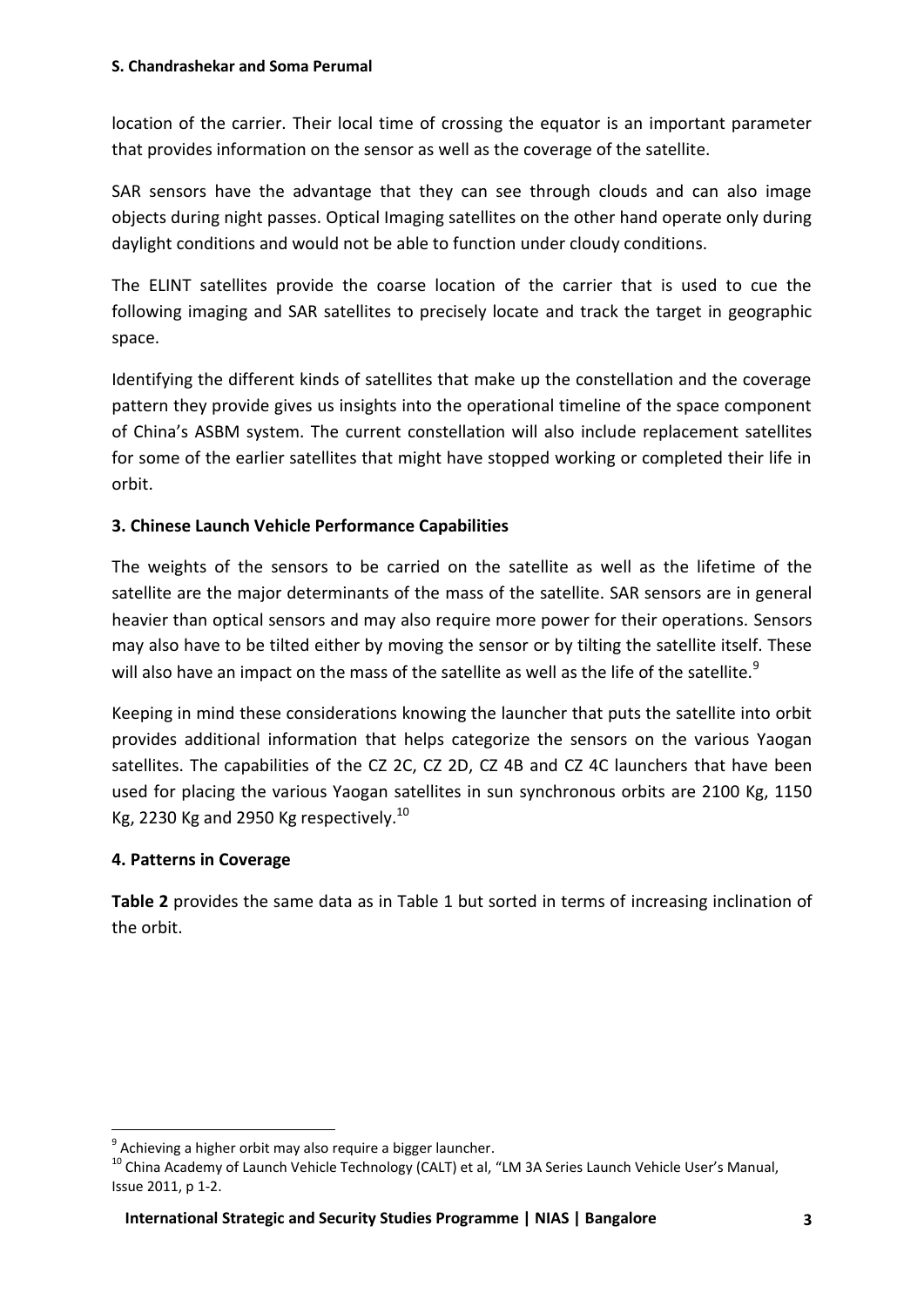| <b>Satellite</b> |                |            | Launch site Launch time Launch Time Apogee Km Perigee Km Inclination ° Period (Min) |      |      |        |        | Launch date          | Image Time Launcher |                   |
|------------------|----------------|------------|-------------------------------------------------------------------------------------|------|------|--------|--------|----------------------|---------------------|-------------------|
| Yaogan 16 ABC    | Jiuquan        | 04 06 UT   | 12 06 CST                                                                           | 1105 | 1085 | 63.39  | 107.15 | November 25 2012     | <b>NA</b>           | CZ <sub>4C</sub>  |
| Yaogan 20 ABC    | Jiuquan        | 05 45 UT   | 13 45 CST                                                                           | 1104 | 1086 | 63.4   | 107.16 | <b>August 9 2014</b> | <b>NA</b>           | CZ <sub>4C</sub>  |
| Yaogan 9 ABC     | Jiuquan        | 04.55 UT   | 12.55 CST                                                                           | 1099 | 1083 | 63.41  | 107.06 | <b>March 5 2010</b>  | <b>NA</b>           | $CZ$ 4 $C$        |
| Yaogan 17 ABC    | Jiuquan        | 19 16 UT   | 03 16 CST                                                                           | 1111 | 1076 | 63.41  | 107.12 | September 1 2013     | <b>NA</b>           | $CZ$ 4C           |
| Yaogan 25ABC     | Jiuquan        | 19 33 UT   | 03 33 CST                                                                           | 1097 | 1089 | 63.41  | 107.12 | December 10 2014     | <b>NA</b>           | CZ <sub>4C</sub>  |
| Yaogan 13        | Taiyuan        | 18.50 UT   | 02.50 CST                                                                           | 511  | 505  | 97.11  | 94.78  | November 29 2011     | 0156                | CZ <sub>2C</sub>  |
| Yaogan 14        | Taiyuan        | 07.06 UT   | 15.06 CST                                                                           | 474  | 470  | 97.24  | 94.04  | May 10 2012          | 14 14               | CZ <sub>4</sub> B |
| Yaogan 23        | <b>Taiyuan</b> | 18 53 UT   | 02 53 CST                                                                           | 513  | 492  | 97.33  | 94.67  | November 14 2014     | 02 00               | CZ <sub>2C</sub>  |
| Yaogan 5         | Taiyuan        | 03.22 UT   | 11.22 CST                                                                           | 492  | 481  | 97.4   | 94.34  | December 15 2008     | 1030                | CZ <sub>4</sub> B |
| Yaogan 12        | Taiyuan        | 03.21 UT   | 11.21 CST                                                                           | 491  | 484  | 97.41  | 94.36  | November 9 2011      | 10 29               | CZ <sub>4</sub> B |
| Yaogan 21        | Taiyuan        | 10 22 UT   | 18 22 CST                                                                           | 494  | 480  | 97.42  | 94.35  | September 8 2014     | 1730                | CZ <sub>4</sub> B |
| Yaogan 18        | <b>Taiyuan</b> | 02 50 UT   | 10 50 CST                                                                           | 511  | 492  | 97.55  | 94.65  | October 29 2013      | 0956                | CZ <sub>2C</sub>  |
| Yaogan 6         | <b>Taiyuan</b> | 02.55 UT   | 10.55 CST                                                                           | 521  | 486  | 97.63  | 94.7   | April 22 2009        | 1001                | CZ <sub>2C</sub>  |
| Yaogan 1         | Taiyuan        | 22.48 UT   | 06.48 CST                                                                           | 626  | 624  | 97.8   | 96.99  | April 26 2006        | 06 00               | CZ <sub>4C</sub>  |
| Yaogan 3         | Taiyuan        | 22.48 UT   | 6.48 CST                                                                            | 624  | 613  | 97.8   | 97.07  | November 11 2007     | 06 00               | CZ <sub>4C</sub>  |
| Yaogan 10        | <b>Taiyuan</b> | 22.48 UT   | 06.48 CST                                                                           | 632  | 624  | 97.82  | 96.99  | <b>August 9 2010</b> | 06 00               | CZ <sub>4C</sub>  |
| Yaogan 7         | Jiuquan        | 08.42 UT   | 16,42 CST                                                                           | 659  | 623  | 97.84  | 97.54  | December 9 2009      | 1500                | CZ 2D             |
| Yaogan 2         | Jiuquan        | $07.12$ UT | 15.12 CST                                                                           | 655  | 630  | 97.85  | 97.59  | May 25 2007          | 13 30               | CZ 2D             |
| Yaogan 24        | Jiuquan        | 07 12 UT   | 15.12 CST                                                                           | 653  | 630  | 97.91  | 97.55  | November 20 2014     | 13 30               | CZ 2D             |
| Yaogan 4         | Jiuquan        | 04.42 UT   | 12.42 CST                                                                           | 652  | 634  | 97.92  | 97.58  | December 1 2008      | 1100                | $CZ$ 2D           |
| Yaogan 11        | Jiuquan        | 02.42 UT   | 10.42 CST                                                                           | 657  | 624  | 98     | 97.53  | September 22 2010    | 09 00               | $CZ$ 2D           |
| Yaogan 15        | Taiyuan        | 07 31 UT   | 15 31 CST                                                                           | 1206 | 1202 | 100.13 | 109.51 | May 29 2012          | 14 30               | CZ <sub>4C</sub>  |
| Yaogan 22        | Taiyuan        | 06 31 UT   | 14 31 CST                                                                           | 1209 | 1196 | 100.32 | 109.48 | October 20 2014      | 13 30               | CZ <sub>4C</sub>  |
| Yaogan 19        | Taiyuan        | 03 31 UT   | 11 31 CST                                                                           | 1207 | 1201 | 100.48 | 109.51 | November 20 2013     | 10 29               | CZ <sub>4C</sub>  |
| Yaogan 8         | Taivuan        | 02.31 UT   | 10.31 CST                                                                           | 1204 | 1193 | 100.5  | 109.39 | December 15 2009     | 09.29               | CZ 4C.            |

**Table 2 Yaogan Satellites - Orbit Inclination Based Sorting** 

Even such a simple re-arrangement provides us with a fair amount of information on the nature and composition of the various satellites in the Yaogan constellation. Three clear clusters can be identified from **Table 2**

#### *4.1 The ELINT Satellite Cluster*

**Five of the satellites the Yaogan 9 made up of three co-launched satellites (9 A, 9 B, 9 C), the Yaogan 16 (16 A, 16 B 16 C), the Yaogan 17 (17 A, 17 B and 17 C), the Yaogan 20 (20A, 20B and 20 C) and the Yaogan 25 (25A, 25B AND 25C) form an Electronic Intelligence (ELINT) Satellite cluster.**

**These are the satellites that enable the identification and coarse tracking of an aircraft carrier strike force.<sup>11</sup>**

**<sup>.</sup>**  $11$  The orbit of these satellite clusters are so chosen that they fly in a stable configuration with known separation distances. The ELINT sensors on these three satellites receive electronic transmissions from objects of interest on the earth's surface and by triangulation are able to fix the position of the object of interest. The ELINT sensors cover an area on the earth's surface with a radius of about 3500 km. For more details see Reference 1 pp 10-13.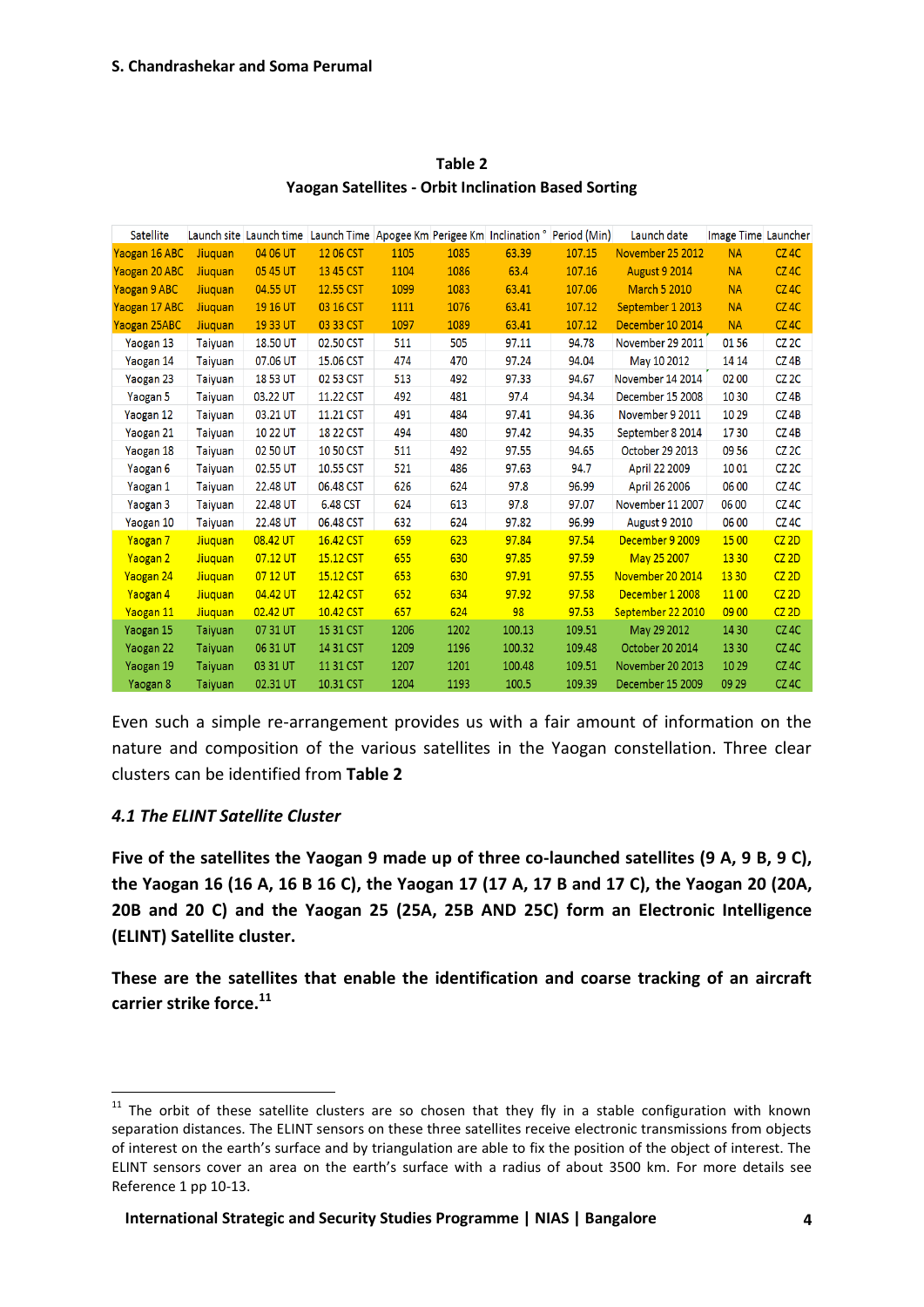# **The launch of the Yaogan 20 on August 10 2014 and the recent launch of the Yaogan 25 in December 2014 may be replacements for the Yaogan 9 and Yaogan 16 triplets that may be reaching their end of life.**

Apart from the five ELINT constellations (Yaogan 9, 16, 17, 20 and 25) the remaining 20 satellites are all in sun-synchronous orbit with altitudes ranging from about 470 km to 1200 km.

There are clear patterns among these 20 satellites that are evident from **Table 2**.

# *4.2 Broad Area Coverage Electro-Optical Imaging Satellite Cluster*

Yaogan 8, Yaogan 15 Yaogan 19 and Yaogan 22 all exhibit a common pattern. They are all in near circular 1200 km orbits, their inclinations are very close to each other and they are all launched from Taiyuan with the same CZ 4C launcher.

Their orbit characteristics in conjunction with their equatorial crossing times of 09 30 hours, 10 30 hours, 13 30 hours and 14 30 hours suggest that these satellites carry Optical Imaging sensors with a broad swath and with medium resolution of 3 to 10 m.<sup>12</sup>

**Therefore we can surmise from this analysis that Yaogan 8, 15, 19 and 22 currently provide large area optical coverage for the ASBM mission.<sup>13</sup>**

# *4.3 High Resolution Electro-Optical Imaging Satellite Cluster*

 $\overline{a}$ 

**From Table 2 we can also see that Yaogan 11, Yaogan 4, Yaogan 24, Yaogan 2 and Yaogan 7 have similar orbits and are all launched from Jiaquan with the same CZ 2D launcher.<sup>14</sup> All of them are in orbits of 630 Km x 650 km. Their equatorial crossing times are 09.00 AM, 11.00 AM, 13.30 PM, 13 30 PM and 15.00 PM respectively. Taken together these appear to be electro-optical imaging satellites that carry a high resolution sensor.**<sup>15</sup> **From the identical equatorial crossing times of 13 30 PM it is also clear that the Yaogan 24 is a replacement for the Yaogan 2 which might be nearing the end of its life.**

<sup>&</sup>lt;sup>12</sup> There are suggestions that these could also carry some kind of a SAR sensor. Though the launcher used can launch a big satellite (2950 kg) into a sun synchronous orbit, these satellites orbit at a much higher altitude than normal sun synchronous orbits. Reaching these orbits will reduce the mass of the satellite that can be placed in such an orbit. In the absence of any better information our view is that a meaningful SAR payload in a 1200 km orbit may be difficult to achieve even with the use of the CZ 4 C.

 $13$  Based on comparisons with other satellites in similar orbits, the imaging sensors may have resolutions of 3 to 10 metres. The sensor may have a swath of about 100 km. By tilting the sensor suitably an area of 500 km on either side of the ground track may be reachable. Thus the satellite could image any 100 km swath within a 1000 km width.

<sup>&</sup>lt;sup>14</sup> The mass of these satellites based on the CZ 2D capabilities would be about 1200 Kg – a useful payload for a complement of optical sensors.

 $15$  A typical sensor would be able to be tilted to cover about 300 km on either side of the ground trace of the satellite. Within this area of possible coverage the sensor would have a swath of about 25 to 30 km with a resolution of about 1 to 3 metres.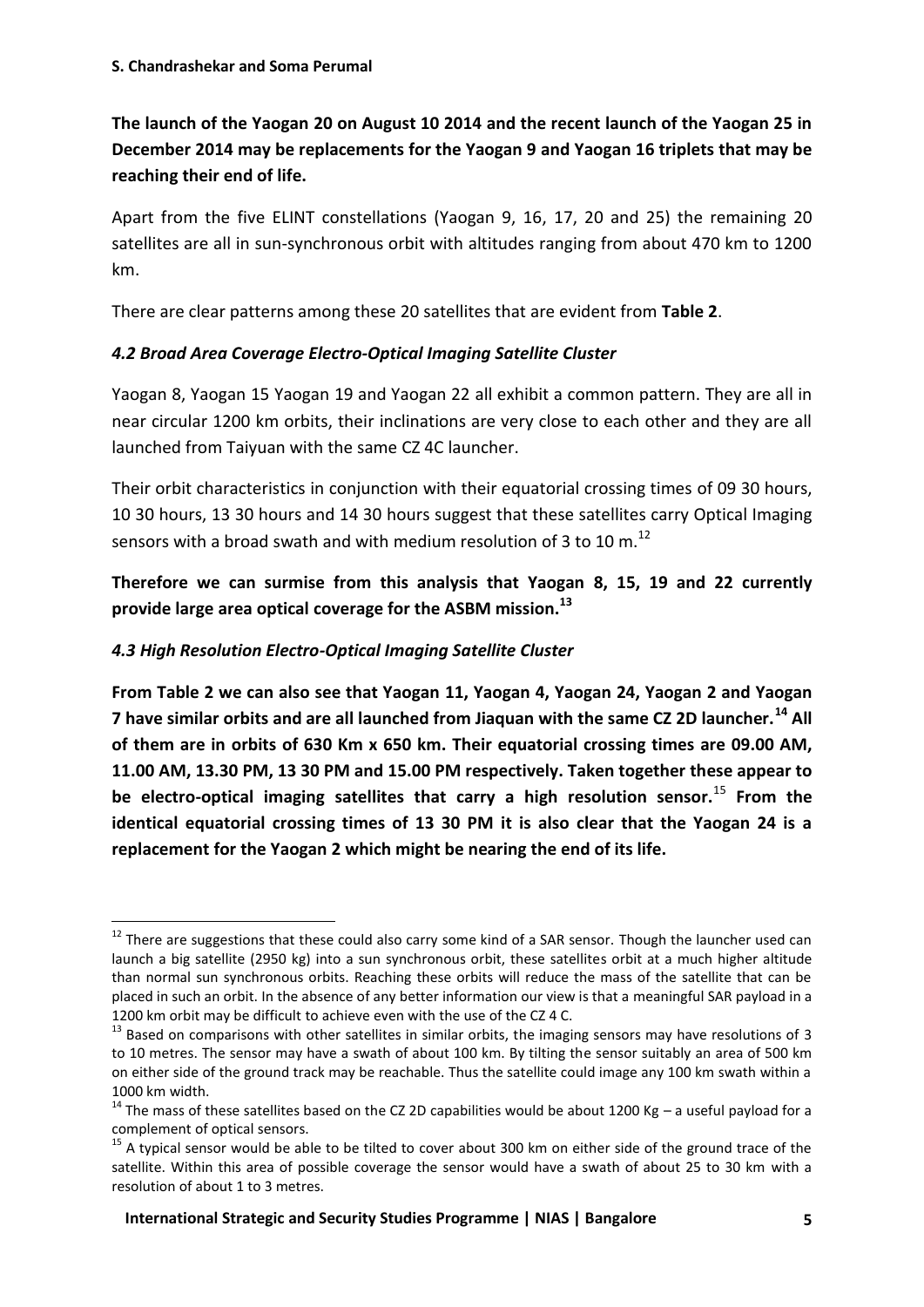These satellites form the high resolution optical satellite cluster of the Yaogan series for the ASBM mission.

#### *4.4 The SAR Cluster*

**Table 3** provides details of the rest of the current constellation of Yaogan satellites sorted by the local time of equatorial crossing. Though all these satellites have been launched from Taiyuan, different launchers with different capacities have been used for placing them in orbit. These may reflect both improvements in capabilities as well operational improvements deriving from the experience of the earlier launches.

#### **Table 3**

#### Satellite Launch site Launch time Launch Time Apogee Km Perigee Km Inclination ° Period (Min) Image Time Launcher Launch date Yaogan 13 Taivuan 18.50 UT 02.50 CST 505 94.78 November 29 2011 0156  $CZ2C$ 511 97.11 Yaogan 23 Taiyuan 1853 UT 02 53 CST 513 492 97.33 94.67 November 14 2014 02 00 CZ<sub>2C</sub> Yaogan 1 Taiyuan 22.48 UT 06.48 CST 626 624  $97.8$ 96.99 April 26 2006 06 00  $CZAC$ **August 9 2010** Yaogan 10 Taiyuan 22.48 UT 06.48 CST 632 624 97.82 96.99 06 00  $CZAC$ Yaogan 3 22.48 UT 06.48 CST 624  $97.8$ 97.07 November 11 2007 06 00  $CZ$  4C Taiyuan 613 Yaogan 18 Taiyuan 02 50 UT 1050 CST 511 492 97.55 94.65 October 29 2013 09 56  $CZ2C$ Yaogan 6 Taivuan 02.55 UT 10.55 CST 521 486 97.63 94.7 April 22 2009 1001  $CZ2C$ 03.21 UT 94.36  $CZ$ 4B Yaogan 12 Taiyuan 11.21 CST 491 484 97.41 November 9 2011 1029 Taiyuan 03.22 UT 11.22 CST 492 481 97.4 94.34 December 15 2008 1030  $CZ$ 4B Yaogan 5 Taiyuan 07.06 UT 474 470 97.24 94.04 May 10 2012 14 14  $CZ$ 4B Yaogan 14 15.06 CST 10 22 UT 18 22 CST 494 480 94.35 September 8 2014 1730 Yaogan 21 Taiyuan 97.42  $CZ$ 4B

#### **The SAR and other High Resolution Optical Imaging Clusters**

We can see from **Table 3** that Yaogan 1, Yaogan 3 and Yaogan 10 are very similar. They all have the same time of equatorial crossing (06.00 AM), have similar orbits and are launched by the same CZ 4 C launcher. This suggests that the Yaogan 3 is a replacement for the Yaogan 1 and that the Yaogan 10 is a replacement for the Yaogan 3. The equatorial crossing time of 06.00 AM suggests that it is a SAR satellite that is likely to be heavy and requires the use of the heavy CZ 4 C launcher.

The other two satellites that stand out are Yaogan 13 and Yaogan 23. Both have equatorial crossing times of 02.00 AM (night time crossing). This would suggest that the Yaogan 23 is a replacement for the Yaogan 13. The night equatorial crossing times rule out an optical payload. These therefore must be SAR missions. Their lower orbit (511 x 500 km) as compared to the earlier Yaogan 1, 3 and 10 SAR launches (630 x 620 Km orbits) and its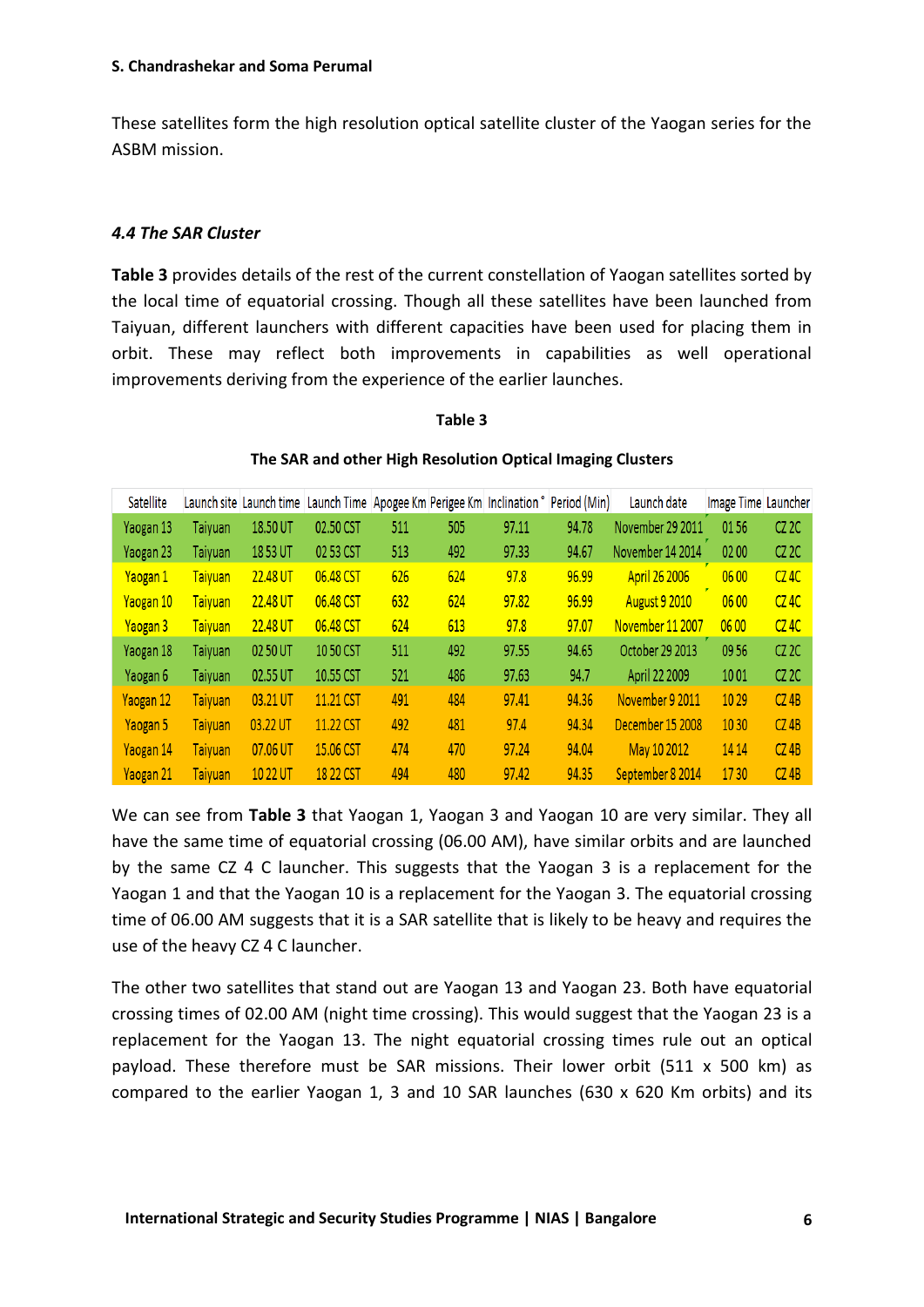launch by a lower capacity CZ 2C launcher suggests that this satellite carries a more optimized SAR payload into a lower more refined orbit.<sup>16</sup>

Yaogan 23 (replacing Yaogan 13) and Yaogan 10 (replacing Yaogan 1 and 3) therefore appear to be current SAR satellites that provide 02 00 AM and 06 00 AM SAR coverage.

The Table also reveals that Yaogan 18 and Yaogan 6 have orbital characteristics very similar to Yaogan 13 and Yaogan 23. They are also launched by the same CZ 2 C launcher. Their near identical equatorial crossing times of 09.56 AM and 10.01 AM shows that the Yaogan 18 is a replacement for the Yaogan 6 satellite. These may also carry the same improved SAR sensor carried by the Yaogan 13 and Yaogan 23 satellites.

Yaogan 23 (replacing Yaogan 13) , Yaogan 10 (replacing Yaogan 1 and 3) and Yaogan 18 (replacing Yaogan 6) represent SAR satellites with equatorial crossing times of 02 00 AM, 06 00 AM and 10 00 AM spaced 4 hours apart.

The remaining four satellites Yaogan 5, 12, 14 and 21 also exhibit very similar orbital characteristics and are also launched by the slightly higher capacity CZ 4 B launcher. The orbits of these satellites are slightly lower than the orbits of the Yaogan 6, 13 18 and 23 SAR satellites.

Yaogan 14 has an equatorial crossing time of 14 00 hours and Yaogan 21 an equatorial crossing time of 17 30 hours. These are probably SAR satellites that provide a four hour spaced coverage.

Taking an integrated look based both on both Table 2 and Table 3, Yaogan 23 (replacing Yaogan 13) , Yaogan 10 (replacing Yaogan 1 and 3) , Yaogan 18 (replacing Yaogan 6) Yaogan 14 and Yaogan 21 represent SAR satellites with equatorial crossing times of 02 00 hours, 06 00 hours, 10 00 hours, 14 00 hours and 17 30 hours respectively. Their orbit spacing is such that they provide a continuous all-weather as well as day night surveillance capability over all parts of the Pacific Ocean that is needed for an ASBM mission.

Though Yaogan 5 and Yaogan 12 seem to be similar to Yaogan 14 and Yaogan 21 their equatorial crossing times of 10 30 hours raises some questions.

Unlike the near four hour separation time between most of the other Yaogan SAR satellites both of them have an equatorial crossing time of 10 30 hours. This is very close to the equatorial crossing time of 10 00 hours of the Yaogan 18 SAR satellite. It is difficult to find a reason as to why the Chinese would have two Yaogan SAR satellites that are spaced so close to each other.

<sup>1</sup>  $16$  It is possible that Yaogan 1, 3 and 10 may have also carried an optical payload in addition to the SAR payload. This may account for the use of the very large CZ 4 C launcher.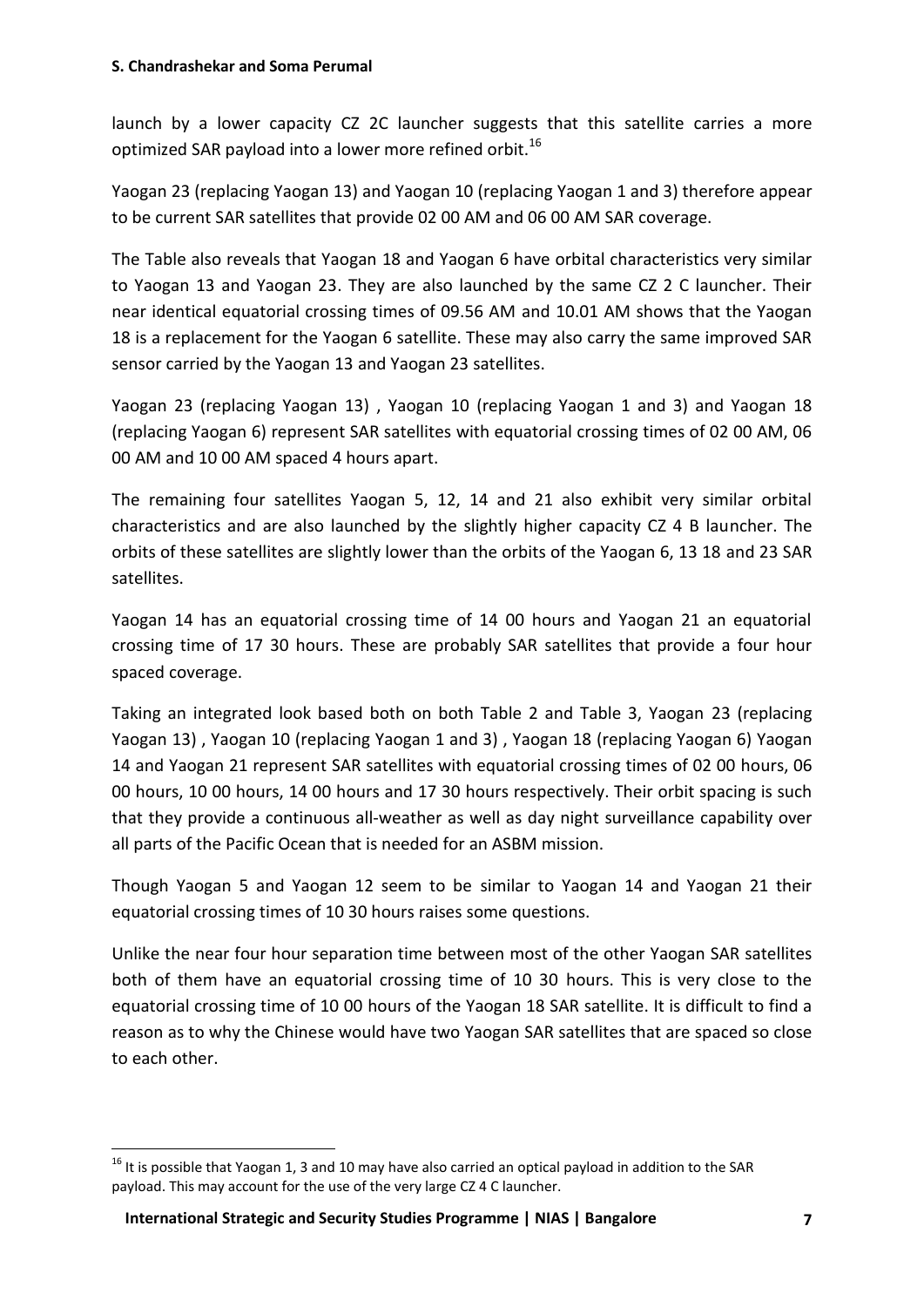It is possible that Yaogan 5 and Yaogan 12 are high resolution optical satellites that provide high resolution imagery that complements the SAR imagery from the SAR constellation of satellites. Since Yaogan 5 and Yaogan 12 have nearly identical equatorial crossing times of 10 29 AM and 10 30 AM, Yaogan 12 appears to be a replacement for Yaogan 5.

Taking into account the replacement of some of the earlier Yaogan satellites with the more recent ones we can make the inference that **Yaogan 23 with equatorial crossing time of 02.00 hours, Yaogan 10 with equatorial crossing time of 06 00 hours, Yaogan 18 with an equatorial crossing time of 10 00 hours, Yaogan 14 with an equatorial crossing time of 14 00 and Yaogan 21 with an equatorial crossing time of 17 30 hours together comprise the current cluster of SAR satellites.** Their equatorial crossing times are spaced about four hours apart and this is consistent with the near continuous coverage requirements of an ASBM kind of use.

**Yaogan 12 (which replaced the earlier Yaogan 5 satellite) could either be a SAR satellite or a satellite that carries a high resolution optical payload.**

# **5. Improvements in Satellite Capabilities**

1

The data also suggests modifications to the sensor complement from the first generation of SAR satellites to the subsequent generations. Yaogan 1, Yaogan 3 and Yaogan 10 (the first generation SAR satellites from the data) are all launched by the CZ 4C launcher which has a capacity to launch about 2950 Kg into a sun synchronous orbit.

The subsequent launches show lighter satellites. Yaogan 6, 13, 18 and 23 have been launched by the CZ 2C while Yaogan 5, 12, 14 and 21has been launched by the CZ 4 B. The CZ 2C has a capability to place a 2100 Kg payload in sun synchronous orbit whereas the CZ 4 B can place a slightly higher 2230 Kg payload in a similar orbit.

**This suggests that the Chinese have either reduced the weight of the SAR payload significantly in the later Yaogan satellites or that they have dropped some sensors from the complement of sensors carried on the Yaogan 1, Yaogan 3 and Yaogan 10 satellites**. 17 The dropping of an electro-optical sensor from the complement of sensors flown on the early Yaogan SAR missions appears to be a more likely explanation.

The change in the orbit parameters between the various SAR satellites also indicate a progressive decrease in the average altitude of operation from about 625 Km to 515 Km with more recent launches operating at about 480 Km. This decrease in altitude may also be

<sup>&</sup>lt;sup>17</sup> It is possible that the early Yaogan SAR satellites also carried some optical sensors and this could have resulted in a heavier satellite.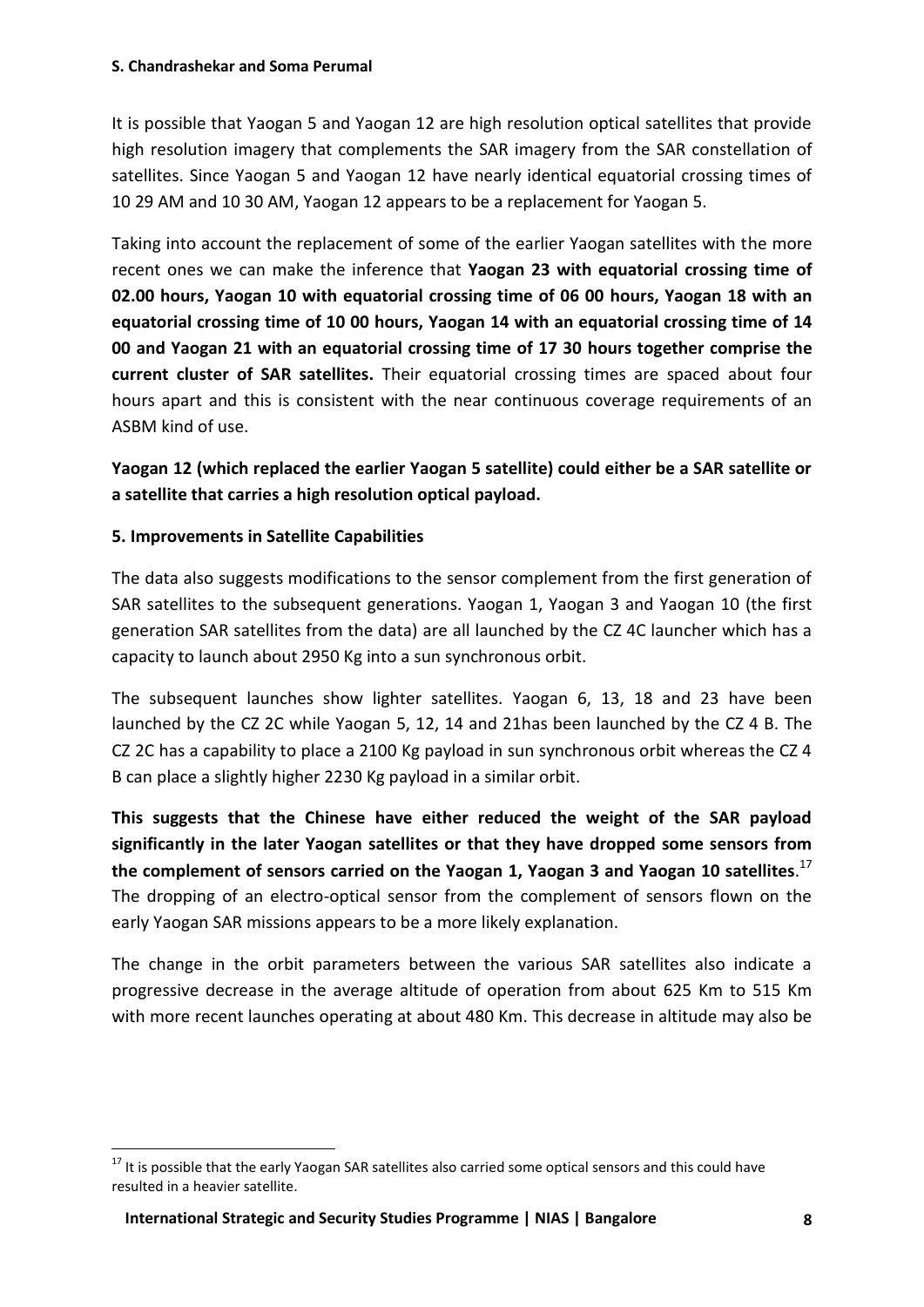the reason for changing the launcher from the lighter CZ 2C launcher to the heavier CZ 4C launcher.<sup>18</sup>

These changes in orbit and launchers do not seem to indicate major shifts in SAR capabilities. They seem to reflect improvements in operations as the Chinese move towards making their ASBM system operational.

#### **6. Overall Assessment**

Based on the analysis we can make the following inferences:

**Yaogan 9, Yaogan 16, Yaogan 17, Yaogan 20 and Yaogan 25 form the ELINT cluster for the ASBM mission; the Yaogan 20 and the Yaogan 25 may be replacements for the Yaogan 9 and Yaogan 16 satellite triplets that could be reaching the end of their lives.**

**Yaogan 15, Yaogan 19, Yaogan 8 and Yaogan 22 form a complement of Optical imaging satellites with medium resolution (3 to 10 m) capabilities for the ASBM mission;**

**Yaogan 11, Yaogan 4, Yaogan 24 (replacing Yaogan 2) and Yaogan 7 form a cluster of high resolution optical imaging satellites;**

**Yaogan 23 (replacing Yaogan 13), Yaogan 10 (replacement for the Yaogan 3 which replaced the Yaogan 1), Yaogan 18 (replacement for the Yaogan 6), Yaogan 14 and Yaogan 21 are the current SAR satellites for the ASBM mission.**

**The Yaogan 12 which replaced the Yaogan 5 seems to be some kind of an anomaly**. It has the characteristics of the SAR missions but its equatorial crossing time of 10 30 AM that is very close to the equatorial crossing time of 10 00 AM of the Yaogan 18 SAR satellite. It could either be a SAR satellite or a satellite equipped with a high resolution electro-optical that complements the SAR coverage.

# **7. Simulation Results**

**.** 

In order to provide a more nuanced understanding of the coverage pattern and the gaps in the coverage of the current Yaogan constellation of satellites a simulation of the coverage pattern for identifying, locating and tracking a ship approaching the Chinese mainland from the Pacific Ocean was carried out. Using typical sensor geometries extrapolated from current civilian satellites and the two line orbital elements available in the public domain the capabilities of the current Yaogan constellation for identifying, locating and tracking of an aircraft carrier in the Pacific Ocean were evaluated.<sup>19</sup>

 $18$  Lowering the orbit will entail the loading of more fuel for maintaining the satellites orbit and the equatorial crossing time.

 $19$  The two line orbital elements can be obtained from  $www.spacetrack.com$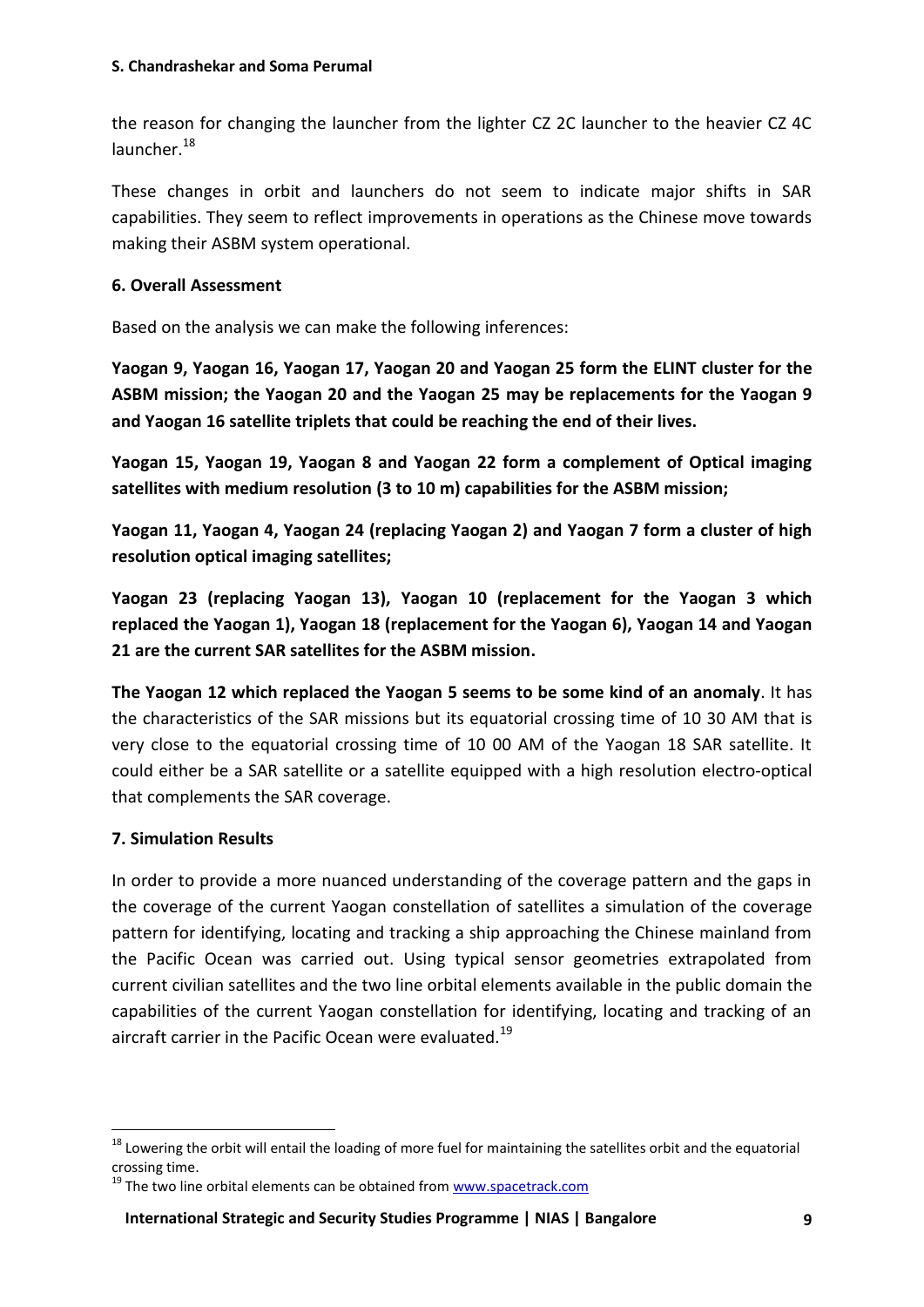#### **S. Chandrashekar and Soma Perumal**

A brief summary of these preliminary simulation results are provided below.

- The orbital planes of three operational ELINT satellite clusters (Yaogan 9 or Yaogan 20, Yaogan 16 or Yaogan 25 and Yaogan 17) are well spaced out and typically make 18 contacts with the moving target in a day.
- The ELINT satellite pass durations vary, with the maximum pass duration being about 23 minutes.
- The maximum period of non-coverage by an ELINT cluster for a typical target is about 90 minutes.
- These results indicate that the three ELINT clusters ensure persistent detection, coarse location and coarse tracking of the Aircraft Carrier over the high seas. The current ELINT clusters therefore provide China with a strong and robust ocean surveillance capability over all ocean regions of the world including the Pacific.
- The SAR and Optical Imaging satellites provide about 24 satellite passes during which the target can be imaged. When these imaging opportunities are successful the target can be located with an accuracy of about 100 metres.<sup>20</sup>
- The current Yaogan constellation provides about 16 targeting opportunities for a ballistic missile launch during which the uncertainty in the location of the carrier is less than 10 Km.

These preliminary results suggest that China has in place a space-based surveillance system that can identify, locate and track an Aircraft Carrier in the Pacific Ocean.

#### **7. Conclusions**

**.** 

It appears from the above analysis that the Chinese have in place a robust space based system that performs the location and tracking functions for the ASBM system. **Figure 1** provides a time line of the equatorial crossing times for the Electro-Optical (EO) and SAR satellites of this constellation.

<sup>&</sup>lt;sup>20</sup> This assumes that cloud cover does not come in the way of optical imaging. In reality cloud cover could be a serious factor that may reduce this number. Future simulations will take this into account. However even with only ELINT and SAR coverage it may be possible to identify, locate and track an ACG with sufficient accuracy for realizing the ASBM mission.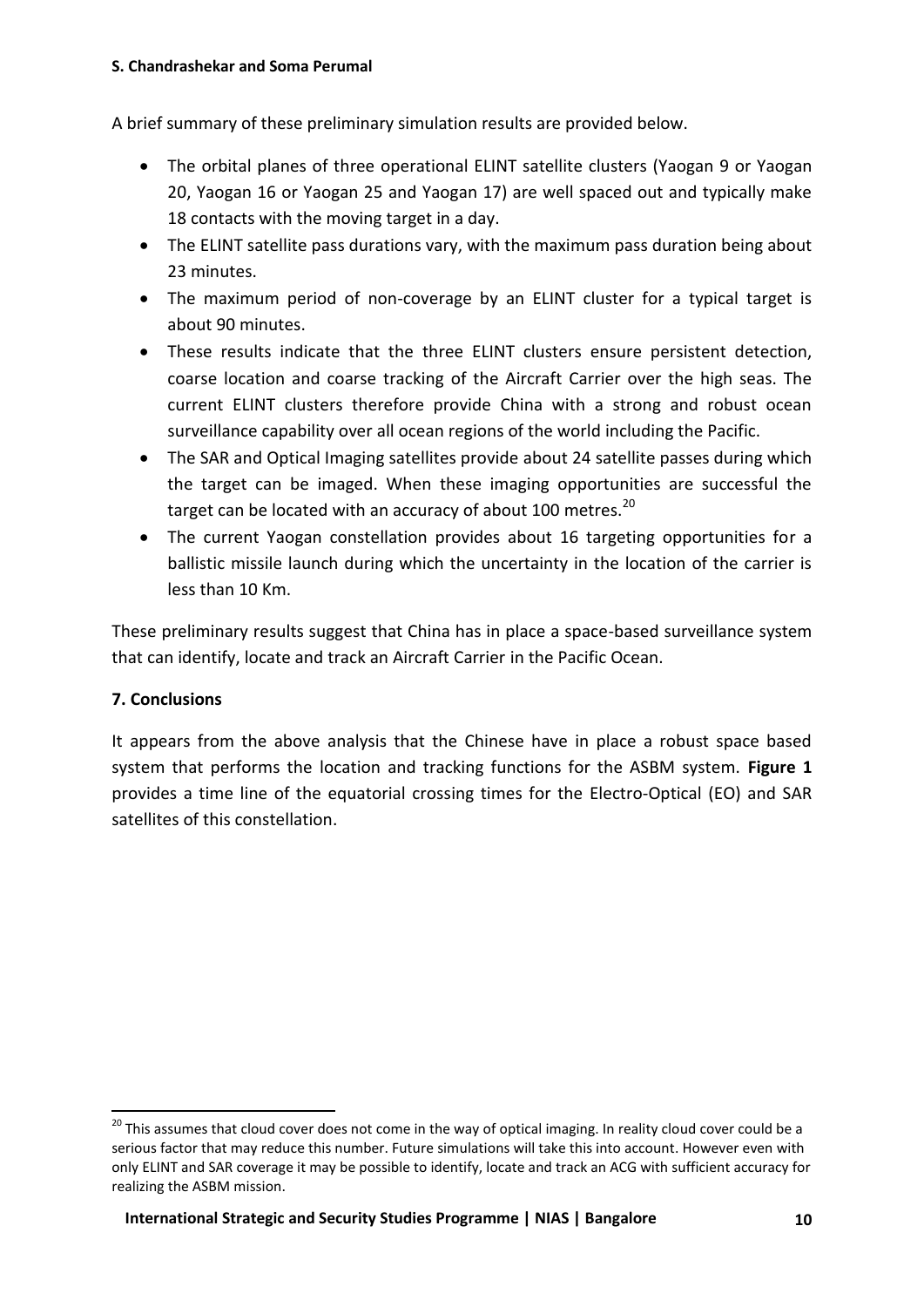#### **S. Chandrashekar and Soma Perumal**



The Local Time of Crossing the equator is the horizontal coordinate. The vertical coordinate first shows the average altitude of the satellite. The various satellites that operate at that altitude along with the sensors they carry and their equatorial times of crossing can be read off from the Figure.

As we can seem from Figure 1 there is SAR coverage at 02 00, 06 00, 10 00 and 14 00 and 17 30 hours.

High resolution optical imaging takes place at 09 00, 11 00, 13 30 and 15 00 hours.

To complement this high resolution capability of SAR and the optical sensors there is also coverage with medium resolution optical imaging sensors at 09 30, 10 30, 13 30 and 14 30 hours.

Along with the very wide area coverage provided by the ELINT satellites, this analysis and the simulation results provide substantive evidence that the Chinese would be able to locate and track an aircraft carrier in the Pacific Ocean.

We can state with a fair degree of confidence that t**he Yaogan satellite constellation and its associated ASBM system provide visible proof of Chinese intentions and capabilities to keep ACG strike groups well away from the Chinese mainland.**